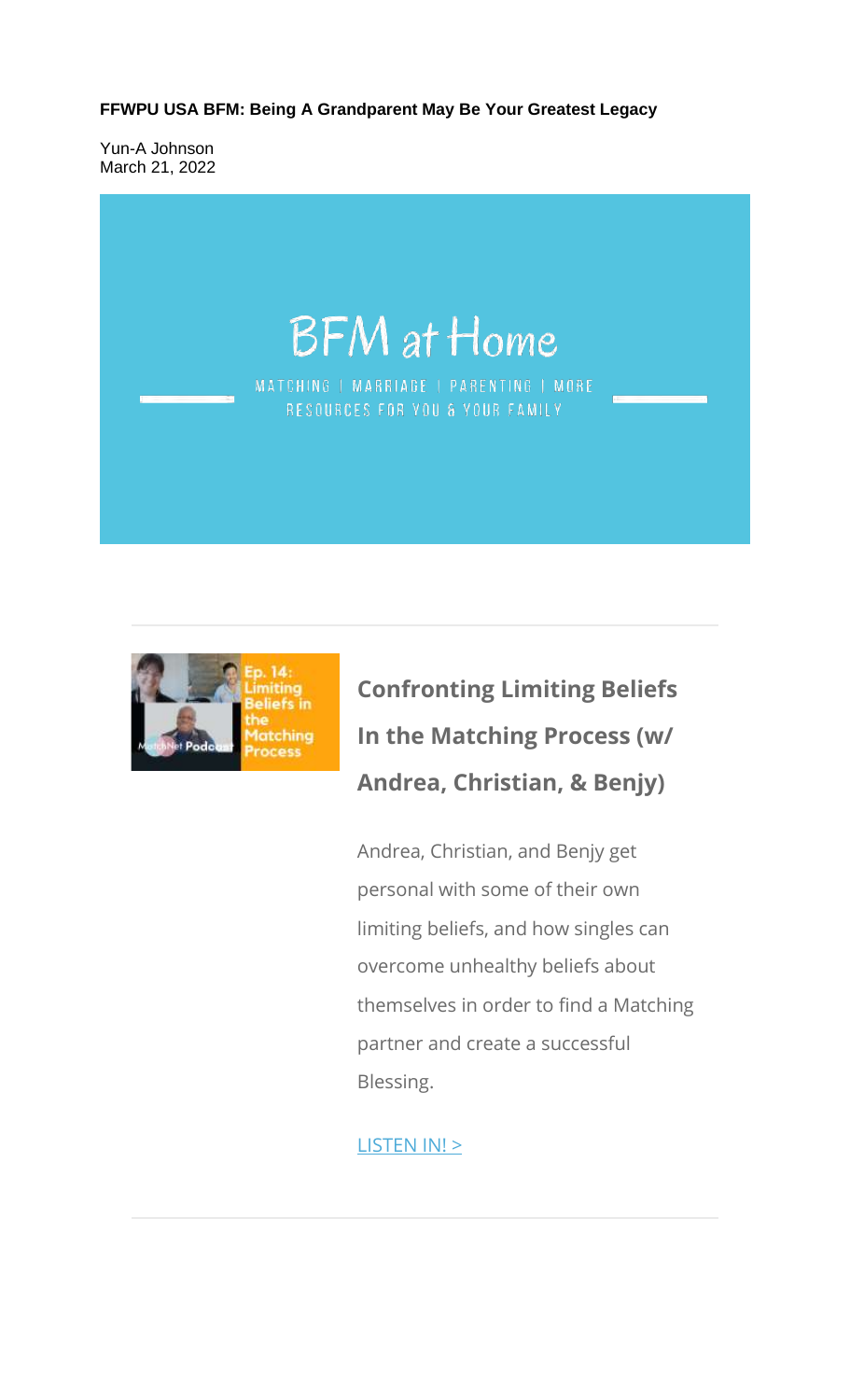

## **Energize Couples Retreat | March 26-27**

#### THIS WEEKEND!

Rediscover your spouse and join other Blessed Couples for a revitalizing weekend at the next online Energize Couples Retreat from March 26-27!

REGISTER! >



### **7 Gifts to Give Your Child**

March 29 @ 8:00 PM (EST) Join Women's Federation for World Peace USA for engaging programs for young moms on topics that will empower our journey of motherhood. Gain helpful tips and tools and meet and connect with other moms as we support and uplift each other.

### REGISTER >



**Being A Grandparent May Be Your Greatest Legacy**